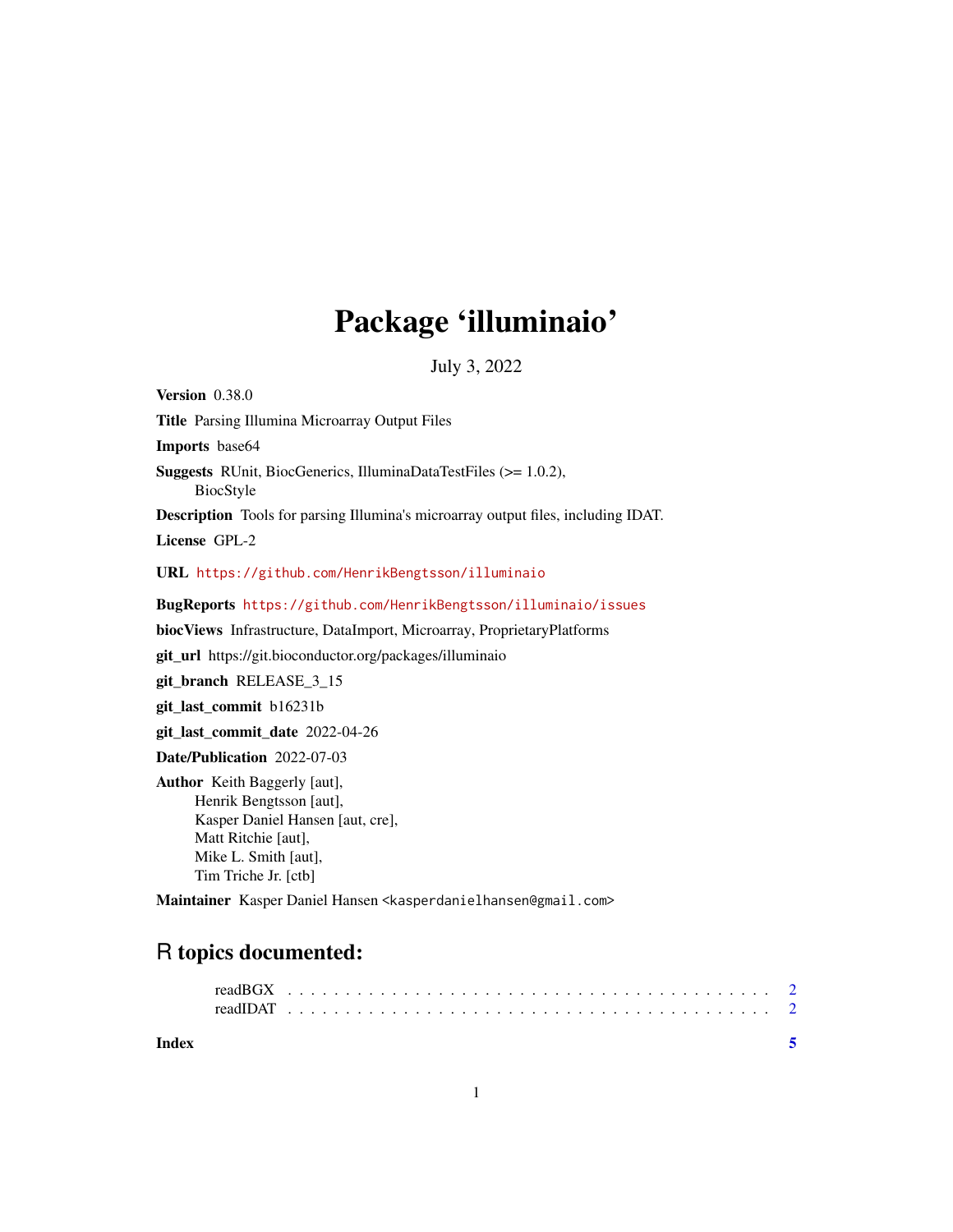<span id="page-1-0"></span>

#### Description

Reads BGX files (array design information) from Illumina expression arrays.

#### Usage

readBGX(file)

#### Arguments

file character string specifying BGX file to be read in

#### Details

Illumina provide probe annotation for expression arrays as either tab separated text files or as files with the extension '.bgx'. BGX files are in fact just gzipped versions of the text files. This function reads such files and returns a list with two entries, the first containing the target-probe information and the second containing details of the control probes.

#### Value

A list.

#### Author(s)

Mike Smith. Based loosely on code developed by Mark Dunning available in **beadarray** $\sim$ 1.16.0.

readIDAT *Low-level function to read IDAT files*

#### Description

Reads intensity information for each bead type from a single IDAT file for Infinium II, Infinium HD and expression platforms.

#### Usage

readIDAT(file, what = c("all", "IlluminaID", "nSNPsRead"))

#### Arguments

| file | character string specifying IDAT file to be read in.                               |
|------|------------------------------------------------------------------------------------|
| what | This allows the return of parts of the IDAT file, see Value. This argument is only |
|      | supported for non-encrypted IDAT files; setting it to be different from default on |
|      | an encrypted file throws an error.                                                 |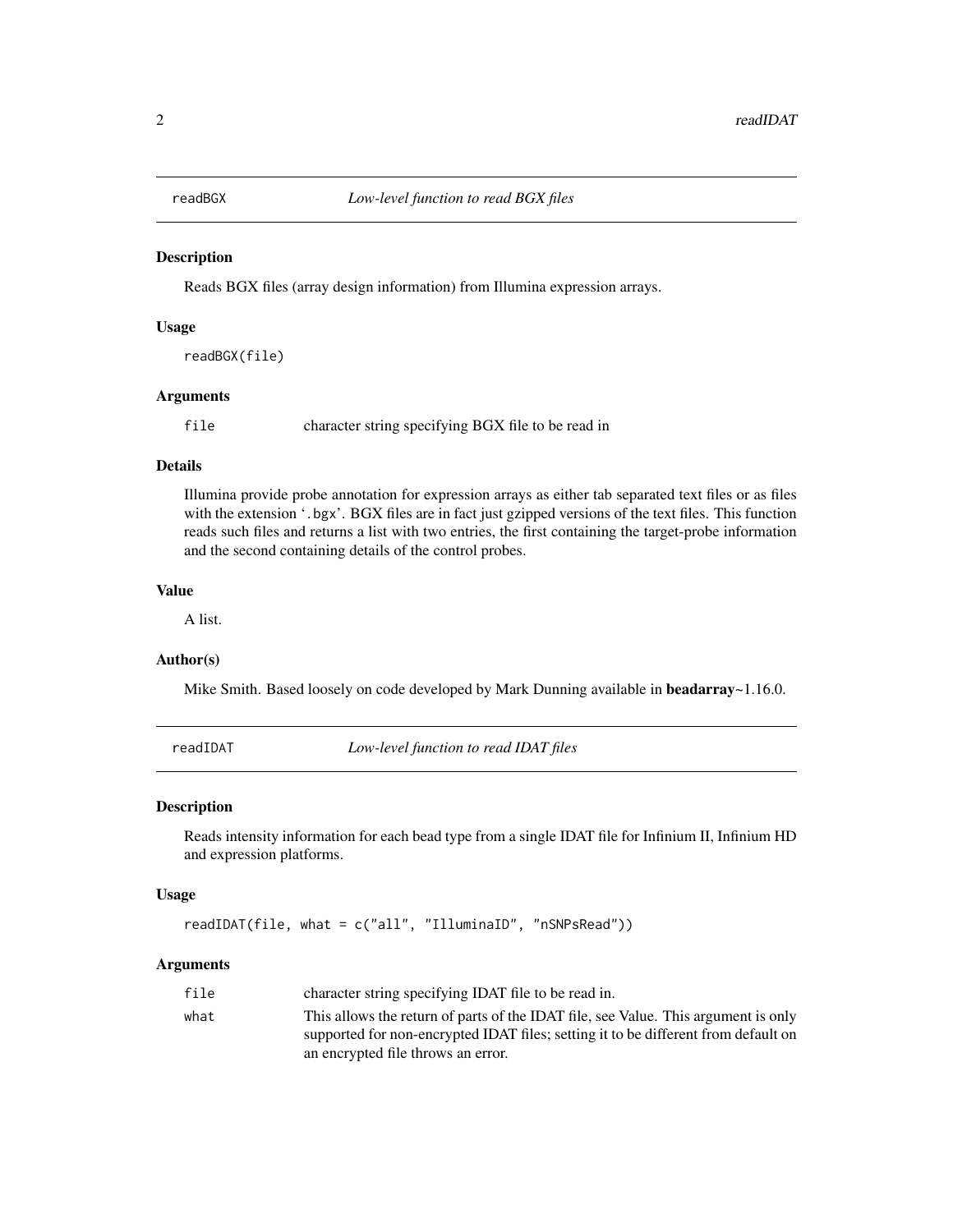#### readIDAT 3

#### Details

This function returns a list containing summarized intensities and other information extracted from a single IDAT file.

Thanks to Keith Baggerly for providing the first version of this code.

There are two commonly encountered versions of IDAT. One version uses encryption to store data and is the format usually produced by Illumina expression arrays. The other version is unencrypted files and is found in data from SNP arrays and DNA methylation arrays.

This function is able to handle data in either format, scanning the file header and calling the appropriate reading routine internally.

The function supports reading gzipped, unencrypted IDAT files.

The use of the what argument is for package writers.

#### Value

The exact data returned will vary depending upon whether the input file was encrypted or not. In either case, everything that can be extract from the file will be returned in the form of a list.

For both file types the most important entry in the returned list is the item Quants. When reading unencrypted files this contains average intensity (Mean), number of beads (NBeads) and a measure of variability (SD) for each bead type on the array. For expression arrays in addition to these some additional information is available, including median and trimmed-mean estimates of average intensity, averaged local background intensities and the number of beads present before outliers where excluded.

For both file types details of scanning and decoding dates are included in the RunInfo slot.

A further list entry, Extra, may also be present. Occasionally an field in the IDAT file will have a number of data points inconsistent with the remainder of the file and as such is not returned in the Quants entry. Such fields will be placed here. So far only the HumanHap550 v1 BeadChip has exhibited this property.

In case what is set to nSNPsRead the function returns an integer equal to this field. In case what is set to IlluminaID the function returns a character vector containing the IDs.

#### Author(s)

Unencrypted: Keith Baggerly, with modifications by Matt Ritchie, Henrik Bengtsson and Kasper Daniel Hansen. Encrypted: Mike Smith

#### References

Ritchie ME, Carvalho BS, Hetrick KN, Tavar\'e S, Irizarry RA. R/Bioconductor software for Illumina's Infinium whole-genome genotyping BeadChips. Bioinformatics. 2009 Oct 1;25(19):2621-3.

#### Examples

```
if(require(IlluminaDataTestFiles)) {
idatFile <- system.file("extdata", "idat", "4019585376_B_Red.idat",
                        package = "IlluminaDataTestFiles")
idat <- readIDAT(idatFile)
```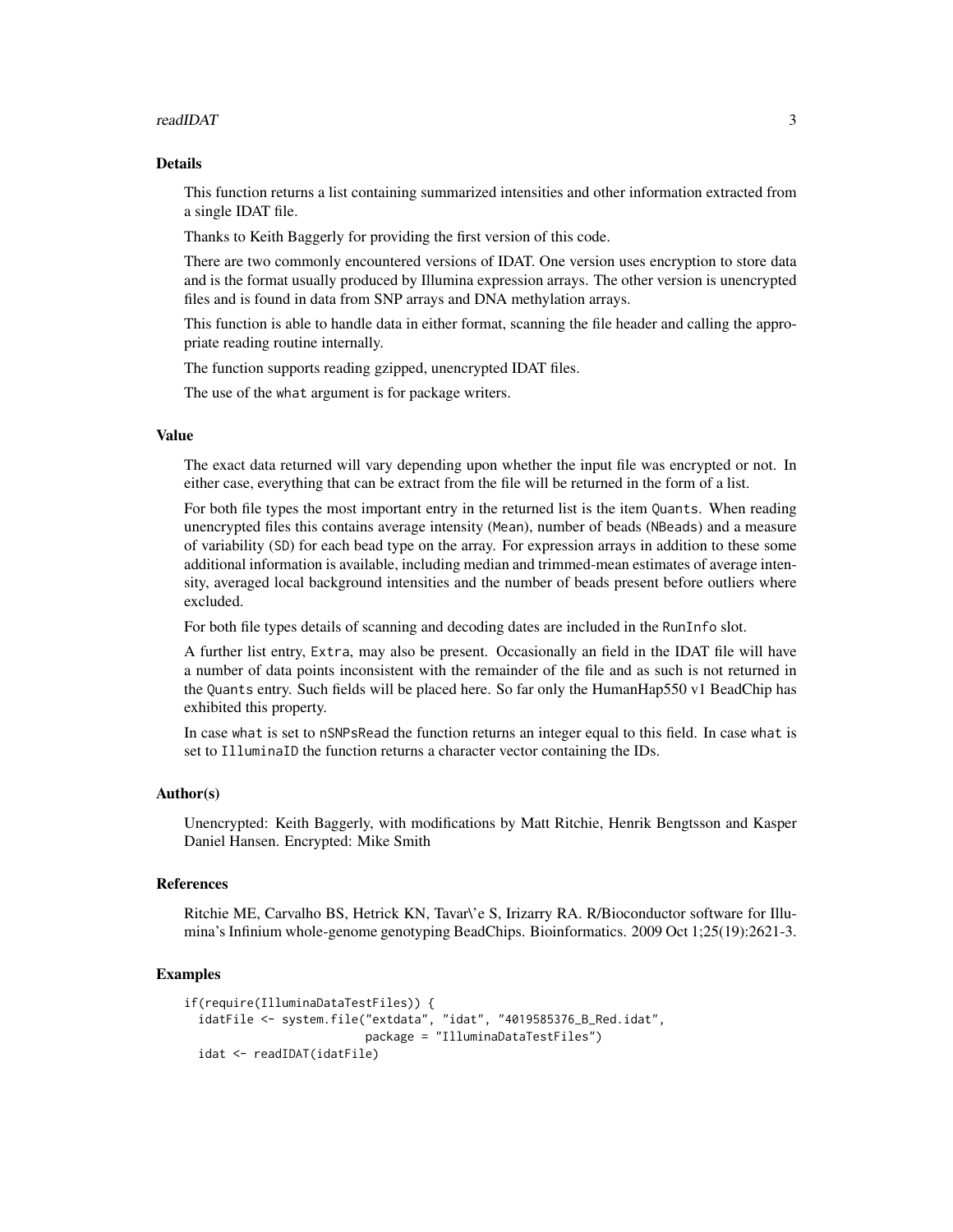$\it readIDAT$ 

#### names(idat)  $idat$ \$Quants[1:5,]  $\}$

 $\overline{4}$